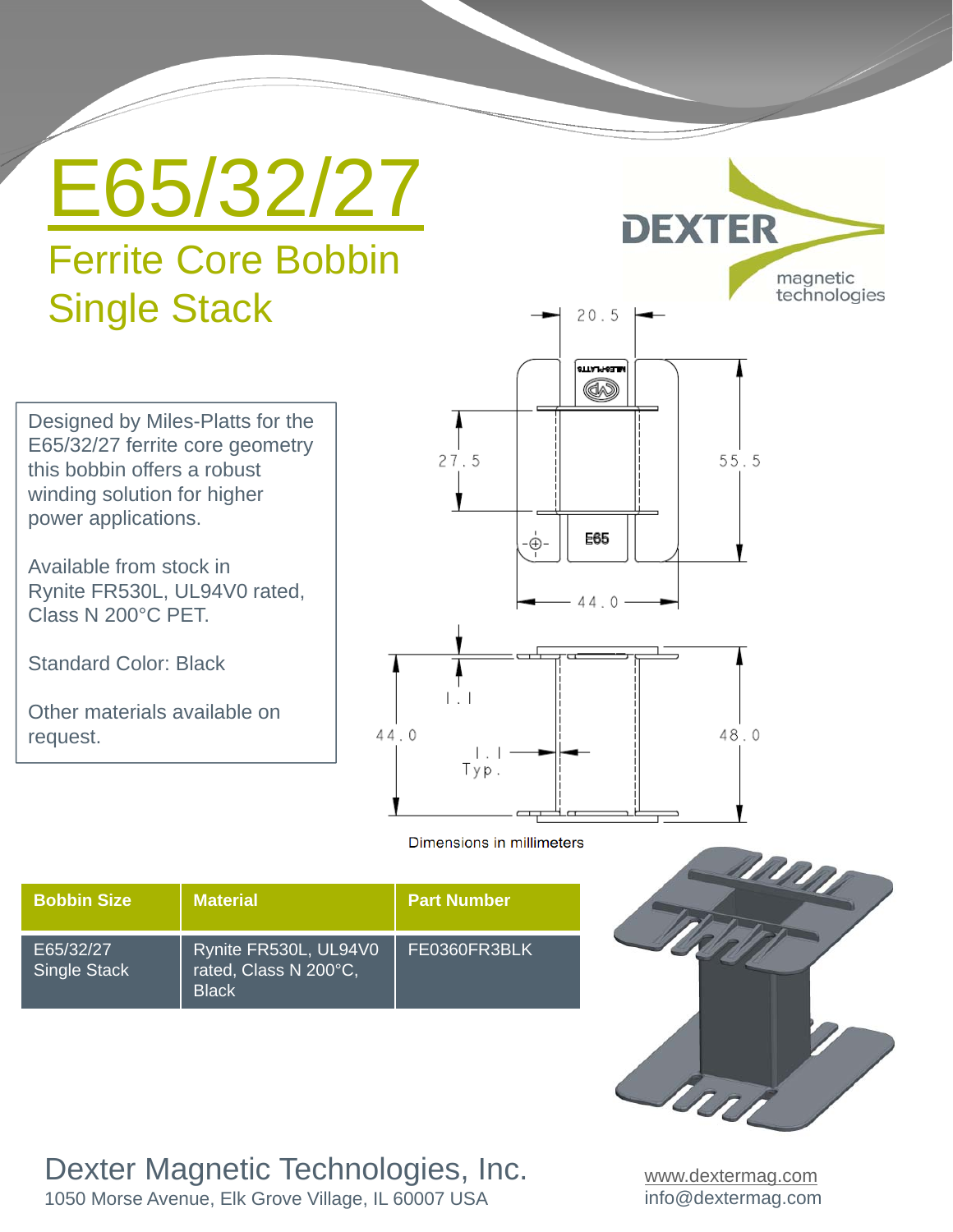## E65/32/27

### Ferrite Core Bobbin Double Stack

**DEXTER** magnetic technologies

Designed by Miles-Platts for the E65/32/27 ferrite core geometry this bobbin offers a robust winding solution for higher power applications.

Available from stock in Rynite FR530L, UL94V0 rated, Class N 200°C PET.

Standard Color: Black

Other materials available on request.







| Bobbin Size <sup>1</sup>  | <b>Material</b>                                                | <b>Part Number</b> |
|---------------------------|----------------------------------------------------------------|--------------------|
| E65/32/27<br>Double Stack | Rynite FR530L, UL94V0<br>rated, Class N 200°C,<br><b>Black</b> | FE0370FR3BLK       |

Dexter Magnetic Technologies, Inc. 1050 Morse Avenue, Elk Grove Village, IL 60007 USA

U

www.dextermag.com info@dextermag.com